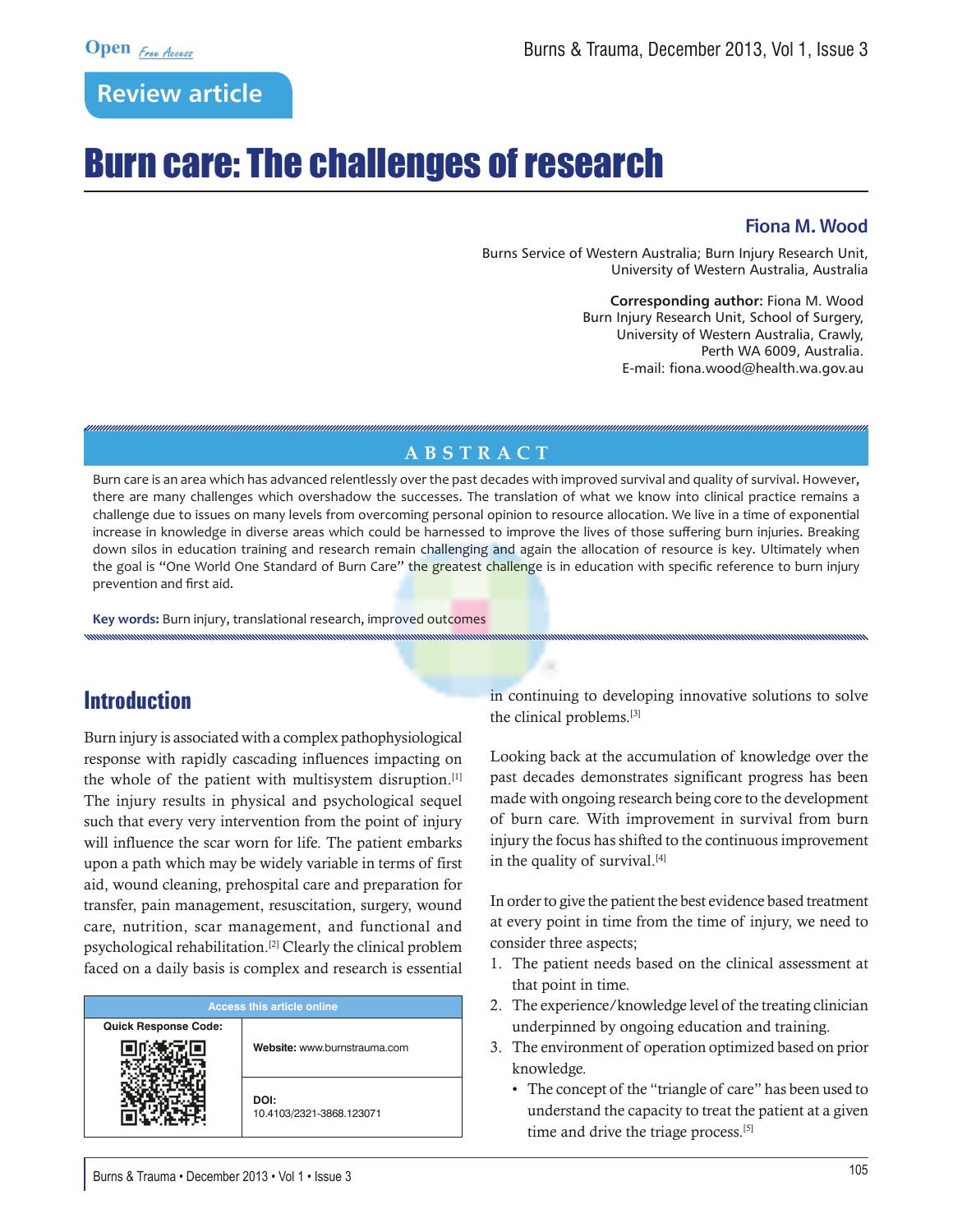Bringing these elements together will dictate the outcome for that patient at that time guiding each intervention.<sup>[6]</sup> That is the starting point, bringing together what we know and delivering that knowledge to the bedside.<sup>[7]</sup>

## **Challenges in the research of burn care**

So where is the challenge?

- Utilizing what we know effectively: It has been stated that if current knowledge was implemented we would see a significant reduction in complications and concurrent improvement in outcomes. The translation of evidence into practice is an area in need of research and audit. The investigation of drivers and barriers to the implementation of evidence is vital to action timely translation into clinical practice. Pivotal to the continuous improvement in care is a systematic approach to education and training in the broadest sense. Community education ensuring appropriate use of first aid can have a significant impact on outcome.[8] There is no substitution for meticulous attention to detail; using what we know in the best capacity possible, then we can push the boundaries.[9]
- Harnessing the potential opportunities from the ever expanding knowledge base in science and technology: Pushing the boundaries, engaging in collaborations with basic science, population health, and clinical research to provide innovative solutions to complex clinical problems. Collaboration between disciplines provides real opportunities for improvements in clinical care, translating to improved outcomes for patients. We need to understand how the experimental situation, with control of all but one variable, can be extrapolated into the clinical situation. The design of clinical trials is an ongoing challenge due to the complex nature of the responses. A clear focus on burn injury is essential for a targeted problem solving approach and has facilitated great advances in care of the burn injured patient. However, this should not be at the expense of a broad general knowledge gaining insight into potential links and facilitating cross-fertilization.

Clinical practice is a fusion of experience and knowledge based on the observations of the natural history and the impact of interventions guiding advancements.

An essential element in observation is development of an appropriate measurement tool for each variable to facilitate the research process.<sup>[10]</sup> How do we measure the extent of the injury, the impact of the injury on the given individual, and the outcome post injury?

How do we measure and correct for events, both intrinsic and extrinsic to the patient, along such a complex pathway?

The initial measurement of the injury severity and scoring systems is vexed as complex factors are weighted to give scores to facilitate comparison.<sup>[11]</sup>

We have many examples linking wide ranging aspects of the individual demonstrating the complexity, such as the impact of premorbid personality on injury outcome the measurement of which is challenging and stimulates much debate<sup>[12]</sup>

We also know that knowledge of the etiology is essential as we observe routinely the progression of a scald injury differing from flame injury. Understanding and documenting the detail in data collection is key to understanding the validity of comparison of either a single variable, or of a network of interacting variables.

Such tools as the laser Doppler scanner have the potential to assist in depth assessment, but it is influenced by many factors such as resuscitation and of course availability.<sup>[13]</sup> The use of laser body surface mapping has potential to percentage total body surface area, but relies on accurate definition of the edge of the injury and availability. The other known drivers to outcome such as age may be easily recordable but chronological age does not equate with physiological age in many individuals, with respect to concurrent pathologies and use of alcohol and drugs.<sup>[14]</sup>

Considering the measurement the impact of the multiple interventions post injury, attempts have been made to breakdown the measurement into aspects such as the domains of the Burn Specific Health Scale (BSHS) physical and psychological? Increasing efforts in the area of outcome measurement related to the burn injury have validated a combination of subjective and objective measures.

Progress has been made in the area of assessment and measurement, but is still a work in progress and an area of great potential as new technologies have the potential to shift the subjective to the objective. For example, the accurate reliable wound assessment and scar outcome is fundamental to clinical research and areas were many technologies have been explored.

Developing rigorous systems of validated measurement and data collection with transparent analysis published for the benefit of all the burn population: As we develop and increasingly invest in robust research systems based on sound research governance, we have to understand the responsibility of research and in particular the publication of results with transparency. Steven E. Wolf, editor of BURNS has publicly stated on many occasions the responsibility to see the work through to the finish with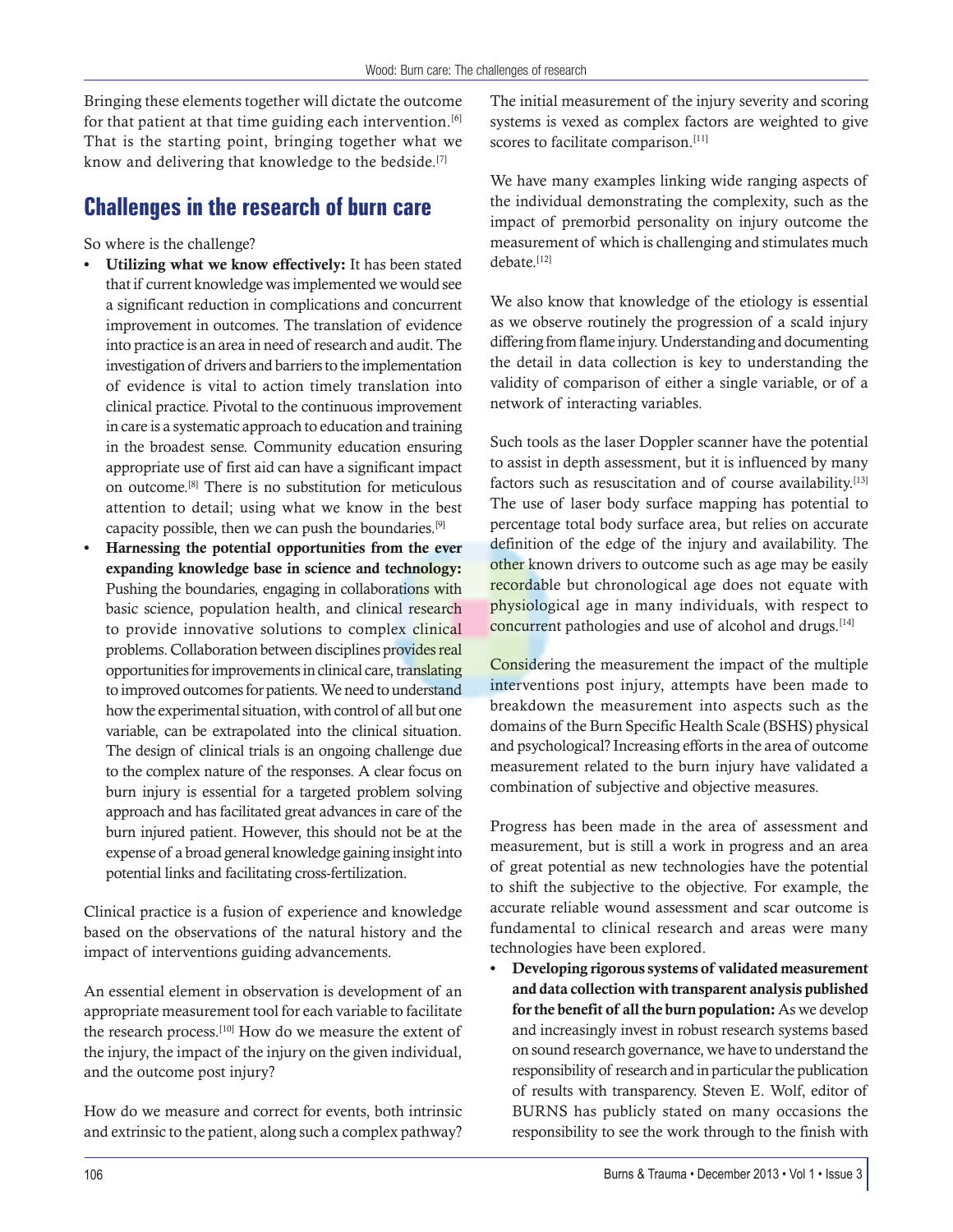publication is vital. The funding of research could be put forward as the greatest challenge for the future. Yes it is a challenge, but all of us engaged in the endeavor need to share by publication to be realistic regarding the worth of our work. Nothing should be wasted.[15]

The 50<sup>th</sup> anniversary edition of the Medical Journal of Australia published the vision of clinical care in a number of disciplines in 50 years' time. With respect to burn injury repair the aim is healing by regeneration and restoration of function. The vision was described;

"Assessment is key in understanding the extent of injury.

Debridement is focused on tissue salvage.

Reconstruction balances repair with regeneration.

Investigation of multimodality, multiscale characterization, including confocal microscopy and synchrotron technology will quantify assessment.

Debridement using autolytic inflammatory control techniques with image-guided physical methods will ensure the vital tissue frameworks are retained.

Tissue-guided regeneration afforded by self-assembly nanoparticles will provide the framework to guide cells to express the appropriate phenotype in reconstruction.

To solve the clinical problem a multidisciplinary scientific approach is needed to ensure the quality of the scar is worth the pain of survival."

Within a decade many of the technologies highlighted are available and in need for research to move along the innovation pathway to ensure safe implementation into healthcare systems. Progress requires collaboration at all stages from basic science, clinical trial design to population health research with a link to health economics, driven by improved clinical outcomes.

We need to challenge our thinking and in particular revisit our preconceived ideas and "gold standards". For example, we should set our sights higher than wound healing achieved by split thickness skin grafting which commits the patient to a lifelong scar. Rather, we should aim for regeneration of the skin to the preinjury state matched specifically for that body site.<sup>[16]</sup> There is an increasing understanding of variation in individual responses to therapeutic interventions; what is the role of  $n = 1$  clinical trials?<sup>[17]</sup> Is such case reporting anecdotal or an opportunity to engage in individualized

medicine, linking genetic knowledge with potential therapies to focus on the outcome for that single individual?

Understanding that every intervention from the time of injury influences the scar worn for life has driven research by the multidisciplinary burns teams in a multitude of directions; from first aid and prevention to stem cells to rehabilitation strategies to name a few.

We live in exciting times with tools which have the potential to identify novel therapeutic targets as we strive towards regenerative healing. The exploration of regeneration and the interplay between genes, cells and tissues is possible with advanced bioinformatics systems developing to understand the network interactions.[18]

There has been great progress in burn care driven by dedicated individuals focused on improving the outcome of burn patients over the past decades. The challenge we face now is to capitalize on that tradition and link with the opportunities afforded by the exciting and unprecedented growth in science and technology.<sup>[19]</sup>

As we drive to "One World One Standard of Burn Care" as championed by International Society for Burn Injuries (ISBI) at the 2012 international meeting, we need to understand the key drivers of outcome, standardize the care around the key elements, and then we may make progress towards meaningful comparisons.<sup>[20]</sup> The key to improvement in global outcomes is in the translation of research into practice. The essential element in the equation is the education at all levels from community injury prevention and first aid, to the dedicated burns team setting and all in between to ensure the quality of the outcome is worth the pain of survival.<sup>[21]</sup>

#### **References**

- 1. Herndon DN. Total Burn Care, Saunders Elsevier 2007.
- 2. Palmieri T, Klein M. Burn research state of the science: Introduction. J Burn Care Res 2007;28:544-5.
- 3. Saffle J. Clinical research in burns: state of the science. J Burn Care Res 2007;28:546-8.
- 4. Falder S, Browne A, Edgar DW, Staples E, Fong J, Rea S, *et al*. Core outcomes for adult burns survivors: A clinical overview. Burns 2009;35:618-41.
- 5. Department of Health, Western Australia. Burn Injury Model of Care. Perth: Health Networks Branch, Department of Health, Western Australia; 2009.
- 6. Lang ES, Wyer PC, Haynes RB. Knowledge translation: Closing the evidence-to-practice gap. Ann Emerg Med 2007;49:355-63.
- 7. Sackett D, Rosenberg W, Gray J, Haynes R, Richardson W. Evidence based medicine: What it is and what it isn't. BMJ 1996;312:71-2.